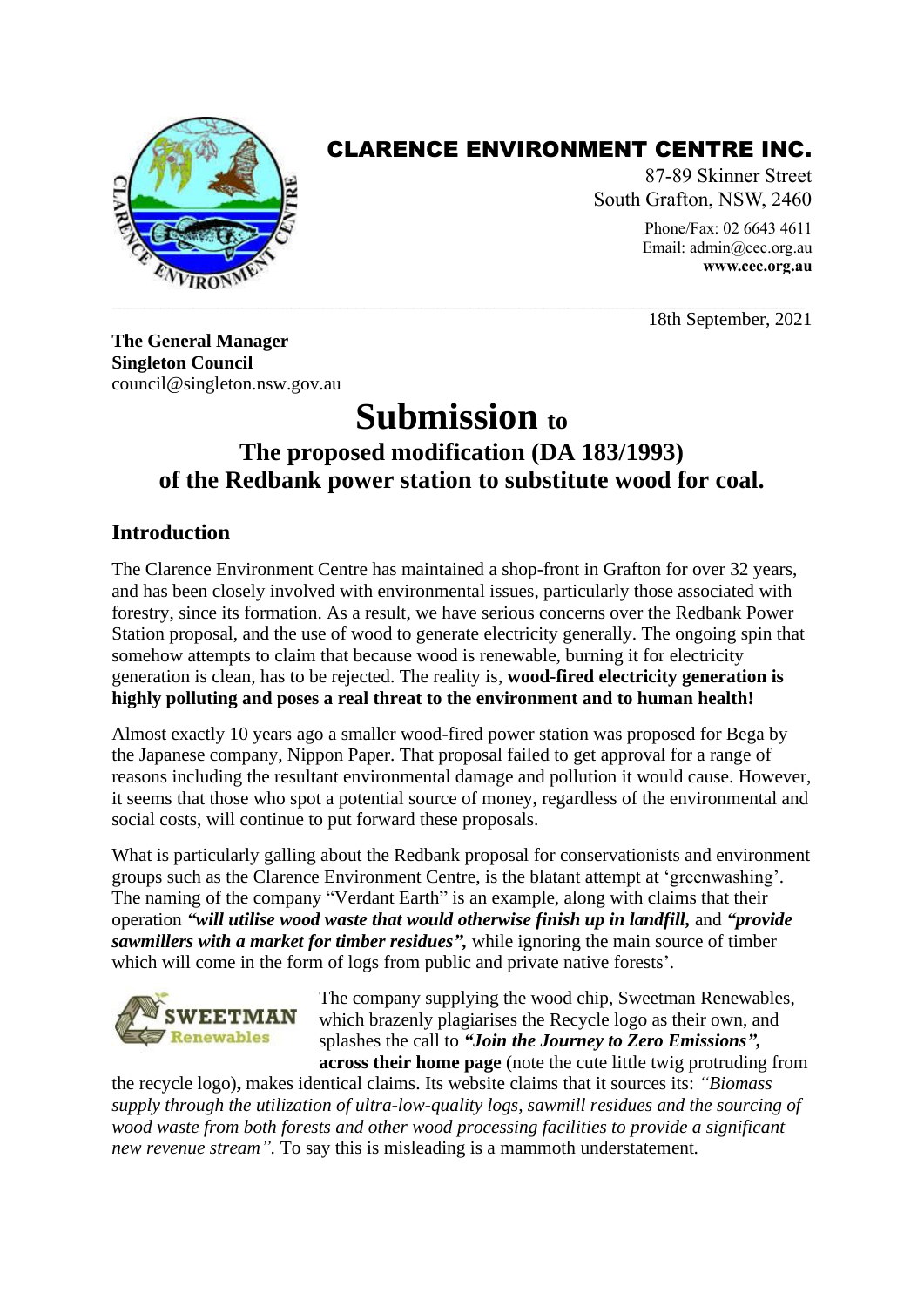We all know that Forestry Corporation is clear-felling state forests, and that a very small percentage or the trees felled in that process actually ends up as saw logs. That leaves the balance, including mature unmerchantable trees, either non timber species or defect trees, and even old-growth habitat trees, i.e., *"ultra-low-quality logs",* to be chipped and burned. **These are not "waste", they are critical habitat for threatened species!**

## **Background**

Existing biofuel electricity generation is currently restricted to co-gen operations mainly attached to sugar mills, in northern NSW (see following table).

These [power stations](https://en.wikipedia.org/wiki/Power_station) burn [biomass](https://en.wikipedia.org/wiki/Biomass) [\(biofuel\)](https://en.wikipedia.org/wiki/Biofuel) to generate some or all of the electricity they produce.

| <b>Power station</b>                 | <b>Max. Capacity</b><br>(MW) | <b>Turbines</b> | <b>Fuel Type</b>      | Conveyance            |
|--------------------------------------|------------------------------|-----------------|-----------------------|-----------------------|
| Broadwater Sugar Mill                | 10                           |                 | bagasse               | on-site               |
| <b>Broadwater Biomass Co-</b><br>Gen | 30                           |                 | bagasse/wood<br>waste | on-site $\&$<br>truck |
| <b>Condong Sugar Mill</b>            | 3                            |                 | bagasse               | on-site               |
| Condong Biomass Co-<br>Gen           | 30                           |                 | bagasse/wood<br>waste | on-site $\&$<br>truck |
| Harwood Sugar Mill                   | 4.5                          | 3               | bagasse               | on-site               |
| <b>Visy Paper</b> , Tumut            | 21                           |                 | black liquor          | on-site               |

The development of co-generation plants at the 3 sugar mills was subsidised by Australian taxpayers, a proposal sold by the proponents built on a lie. The development of those plants was justified by the proponents who claimed the electricity would be generated through the burning of bagasse and sugar cane trash, both of which have been traditionally burned anyway. However, the burning of cane trash was very soon ruled out as being too difficult, and in recent years, massive amounts of undersized logs from plantations and native forests have been burned instead, and not only during the cane crushing season, but year-round.

#### **Coarse woody debris is not waste**

Coarse woody debris, otherwise described as *"wood waste from forests",* is one wood source targeted as biofuel. However, that wood material is anything but waste, and provides a wide range of naturally occurring services that are essential for the maintenance of healthy forest ecosystems.

Webber and Bauhus, from the Australian National University and the University of Freiburg, presented their Paper, "Assessment of Eucalyptus obliqua coarse woody debris decay rates" in 2003, and concluded that: *"Besides being important as a habitat for many forest organisms, coarse woody debris (CWD) performs other important functions. The logs act as slow-release fertilisers, continually releasing nutrients back to the forest environment as they continue through the slow decomposition process".* 

They also found that CWD, *"also act as obstacles to water flowing over the soil, reducing the speed of the water, which in turn reduces erosion, albeit to a small extent".*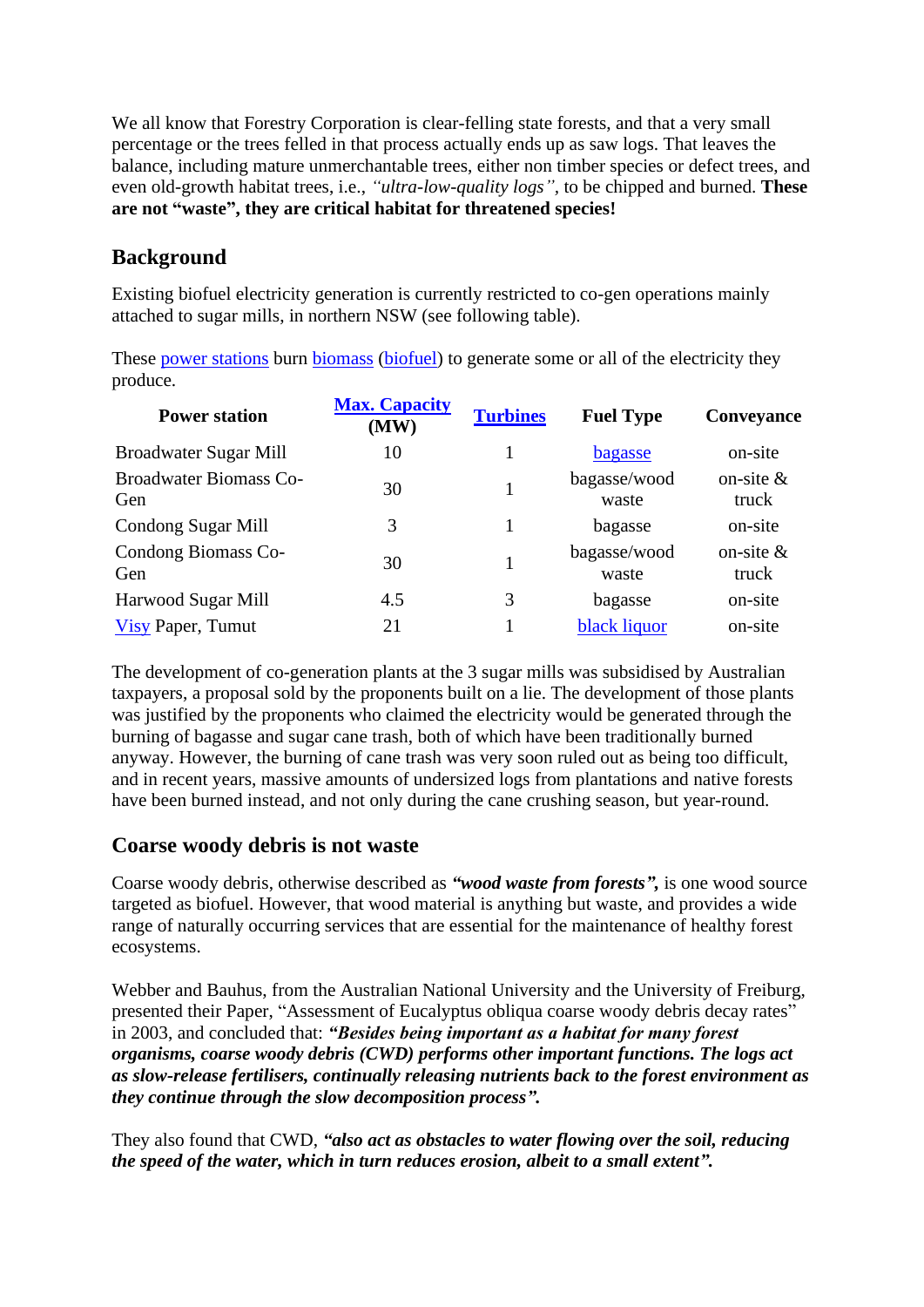We assert that the removal of that woody debris for biofuel will involve machinery which results in a high degree of soil disturbance, probably even greater than the logging operation itself, and the subsequent erosion resulting from the increased speed of water flow will be significant. Clearly, Webber and Bauhus failed to consider that aspect when claiming the debris only slows water flow *"to a small extent".*

The Webber and Bauhus thesis went on to explain that: *"Any reduction in erosion will help, to some extent, reduce the soil and nutrients from being transported into creeks and other water bodies, which, in turn, helps to reduce turbidity and nutrient loading of the aquatic environment. Turbidity of the aquatic environment reduces the light received by aquatic plants, reducing their ability to photosynthesise, and produce their own food. Increased nutrient loading of aquatic environments leads to increased intensity of algal blooms, which reduces the drinking-quality of the water. (Increased algal blooms can also lead to a dramatic increase in the zooplankton which prey on the algae, which can, in turn, lead to a depletion of the oxygen content of the water, subsequently resulting in the death of aquatic animals that require oxygen; the so-called 'fish kills'.)"*

The research conclusion rightly states that: *"Coarse woody debris is an extremely important element in the terrestrial environment, which has generally been ignored by environmental managers in the past. The impact of the slow decay of the eucalypts requires that environmental managers need to take CWD seriously, and formulate extensive management strategies to overcome the effect of environmental degradation caused by extensive log removal in the past, especially in nature parks and reserves, and water catchment areas."* In short removal of woody debris is ill considered, to remove it for the purpose of burning, thus producing greenhouse gas emissions, is lunacy.

**Note: In early 2021, the Coffs Harbour – Clarence Valley Regional Water Supply was unable to use water from the Nymboida River for months on end because of excessive turbidity in the water. Logging activities, which included clear-felling in both plantations and native forest in the catchment, was a major contribution to that pollution**

#### **Climate change implications**

There is now no argument over what needs to be done to prevent catastrophic climate change, we have to reduce greenhouse gas emissions. Even if 'Verdant Earth's extremely dubious claims that the Redbank Power Station operation would carbon neutral, courtesy of the fact that the mature trees they cut down will, over time be replaced by naturally regenerating saplings, "neutral" does not equate to a reduction.

It appears Verdant Earth Technologies is proposing to fire up the Redbank Power Station using 850,000 tonnes of dry woodchips per annum (about 1.2 million tonnes of freshly cut wood). The power station will generate over 2 million tonnes of CO<sup>2</sup> (carbon dioxide) every year.

Carbon neutral or not, those emissions are however, not solely  $CO<sup>2</sup>$ . Along with that element there are a frightening array of other chemicals that are released**. Coal burning for the past century has seen the life expectancy of Hunter Valley residents lag way behind those of the rest of Australia, with rates of respiratory complaints far higher than elsewhere. So why allow that process to continue by burning wood.**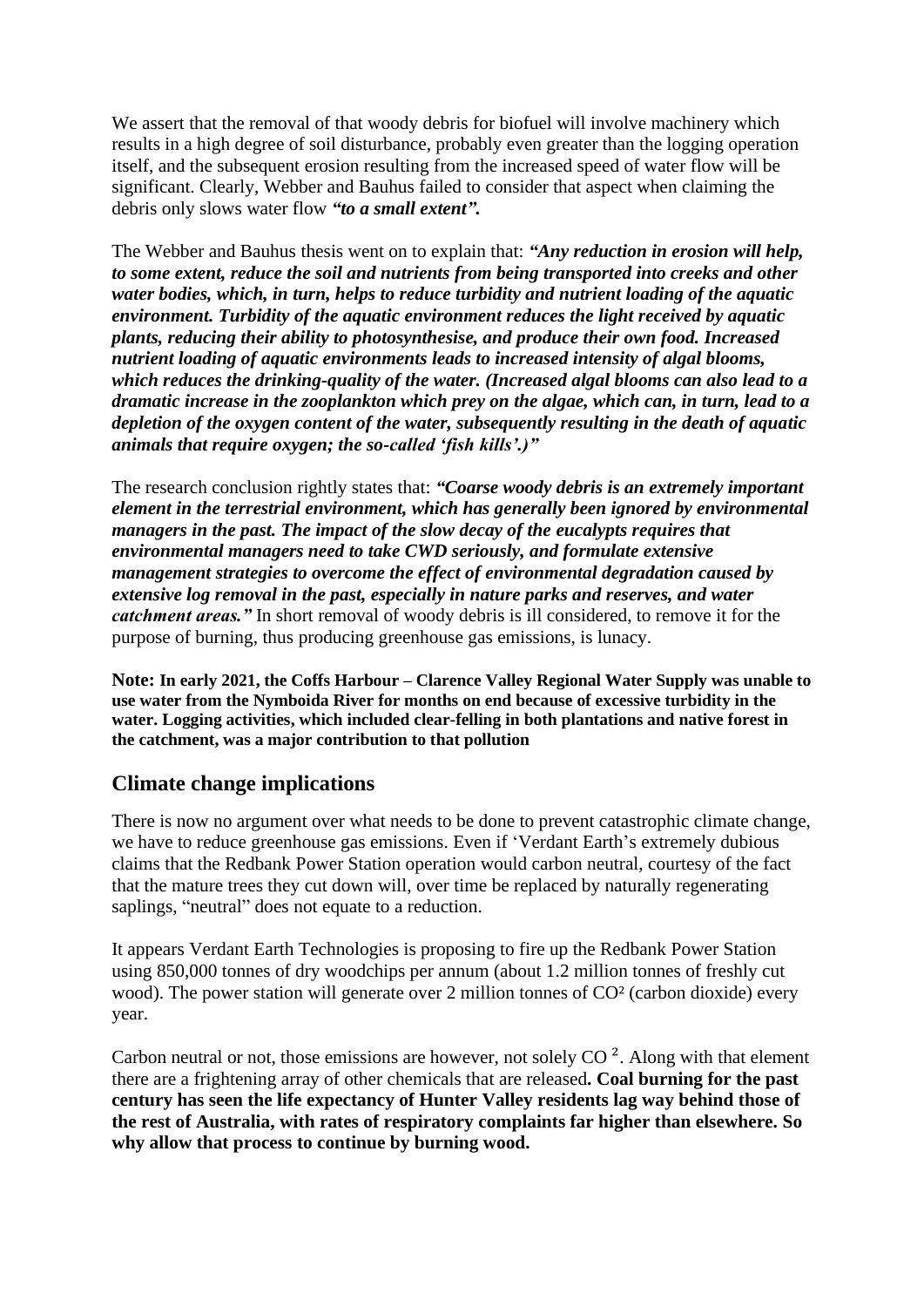## **Air quality implications**

A report prepared in June 2008 for the Canadian Ministry for Environment by Envirochem Services Ltd, identified no less than 90 chemical substances that were spewed into the atmosphere through wood-powered electricity generators. Half of those 90 compounds were identified as "Candidate Pollutants of Concern", i.e., dangerous to human health, and here they are:

| Acetaldehyde                                      | Alpha-pinene                           |  |
|---------------------------------------------------|----------------------------------------|--|
| Beta-pinene                                       | Carbon monoxide (CO)                   |  |
| Formaldehyde                                      | <b>Methanol</b>                        |  |
| Naphthalene                                       | Toluene                                |  |
| <b>Total phenols</b>                              | Turpentine                             |  |
| PAHs 2,3,7,8                                      | Tetrachlorodibenzo-p-dioxin 2,3,7,8-   |  |
| Tetrachlorodibenzo-p-furan                        | Hydrogen sulphide                      |  |
| Nitrogen oxides (Nox)                             | Beryllium                              |  |
| <b>Cadmium and compounds</b>                      | Chromium (II) compounds, as Cr         |  |
| Chromium (III) compounds, Cr                      | Chromium (metal)                       |  |
| Chromium (total)                                  | Chromium, hexavalent metal & compounds |  |
| <b>Cobalt as Co metal Dust and fume</b>           | Cobalt carbonyl as C                   |  |
| Copper, Dusts and mists, as Cu3                   | Copper, Fume                           |  |
| Iron                                              | Lead arsenate, as Pb3 (A2O4)           |  |
| Lead chromate, as Cr                              | Lead compounds                         |  |
| <b>Magnesium</b>                                  | Manganese                              |  |
| Molybdenum                                        | Nickel and compounds                   |  |
| Particulate matter (PM)                           | Phosphorus                             |  |
| Selenium                                          | Silver                                 |  |
| Thallium                                          | Zinc                                   |  |
| Arsenic and - inorganic arsenic compounds Mercury |                                        |  |
| Hydrochloric acid                                 | Sulphuric acid and                     |  |
| Sulphur dioxide (SO2)                             |                                        |  |

However, here's the crunch. While it is possible to filter out all those compounds, it is prohibitively expensive. An adequate filtration system, i.e., one that reduces emissions to acceptable levels, using good combustion practices and control; cyclones and filters; acid gases and scrubbers; and fuel and combustion modifications, costs about the same to run as the generation plant itself.

In short, at the very minimum, operating the filtration equipment doubles the cost of running the power station. Therefore, as is the current case with coal fired power generators which emit huge volumes of toxic substances, including carcinogens, a compromise has to be made between economic and social costs, and we end up with a filtration system that filters out just enough of these toxins to comply with what some bureaucrat has proclaimed to be a "safe level". i.e., a second-rate filtration system that allows the operation to be price competitive.

It is critical for any combustion operation that a constant reliable source of fuel is available. Unlike the efficient 'coal face to furnace' operations of most coal-fired generators, this is something that cannot be provided by a timber resource, which may have to be trucked in from many hundreds of kilometres away.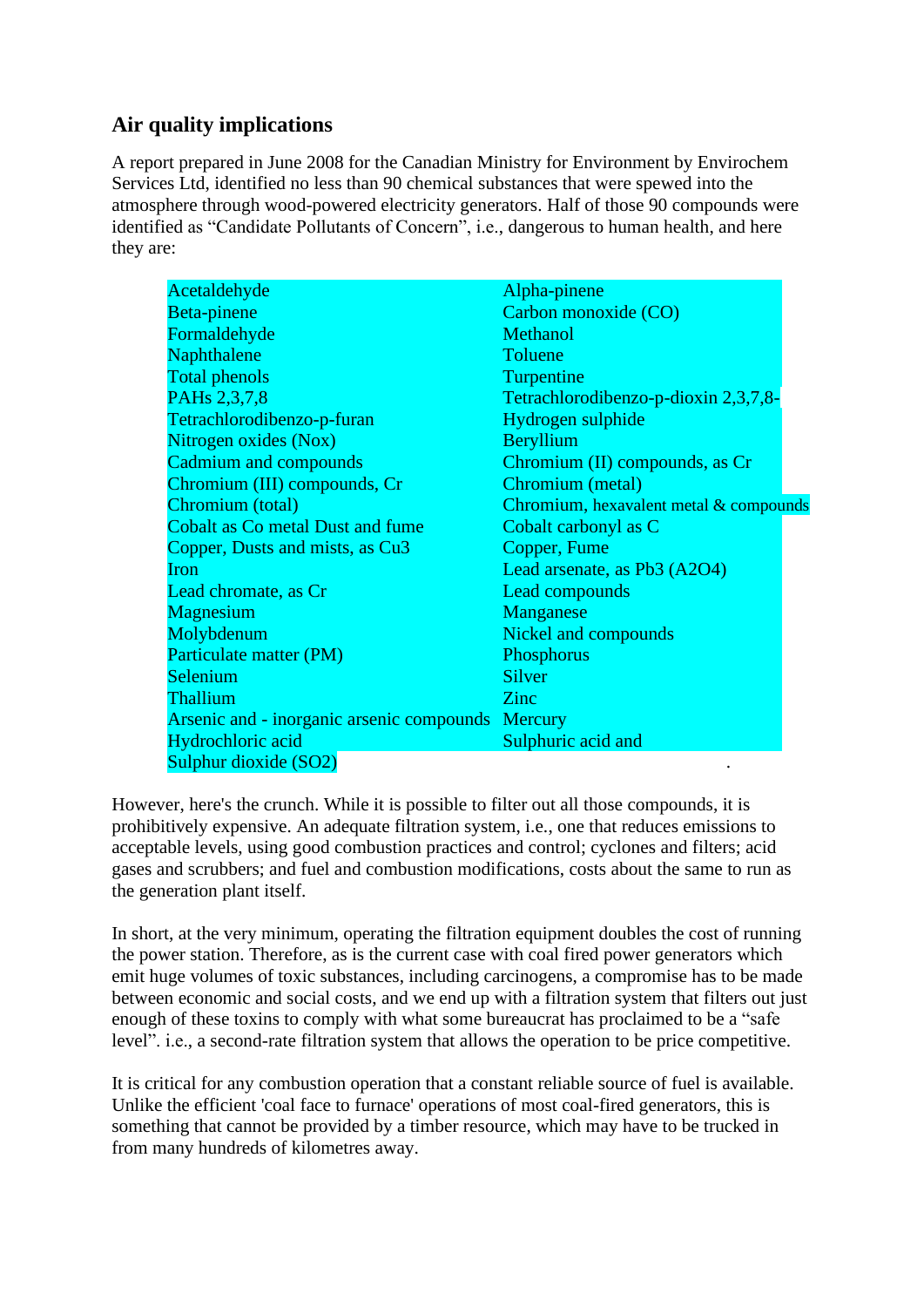This would require a wood-fired power station to maintain mountainous stockpiles of fuel on site, to protect against prolonged wet weather periods when logging is not possible. Such unsightly stockpiles pose their own unique health hazards through leaching of all manner of toxic substances into the soil and groundwater. In the USA, fuel shortages have been identified as a major problem for wood-fired generators, with household, and even more toxic industrial waste often substituted to keep the furnaces running.

That USA experience showed that the economic imperative of keeping the turbines running in the face of wood shortages, coupled with local governments faced with growing mountains of household and industrial waste, leads to the temptation to use wood-fired generators to double as industrial incinerators. It starts with burning waste building material including treated timbers, which invariably leads to more hazardous types of waste. In some cases, permission has been granted to burn treated wood waste, black liquor solids and/or paper sludges, and wood tar waste. In other cases, state agencies have allowed the disposal of their oily water by spraying it on their wood fuel.

So, what does this mean? Fibreboard plants use formaldehyde (a hazardous air pollutant) and other toxic glues such as isocyanate. The toxic constituents of these glued and otherwise treated wood products make them unsafe to burn. Particleboard and other processed wood products can come contaminated with chlorinated plastics that are burned since they're not easily removed. Also, wood waste can be contaminated with wood preservatives, binders, paints, glues, plastics, laminating materials or other non-wood substances.

Particleboard, flakeboard, plywood, fibreboard and manufactured wood, also have plastic laminates, chlorinated adhesives, or phenol and urea formaldehyde resins. Painted wood may include lead or mercury (particularly in demolition debris). Mercury has been used as a fungicide in paint. Treated woods are usually coated with creosote, copper chromium arsenate, or pentachlorophenol. Pentachlorophenol is a chlorinated compound, which will form dioxins and furans when burned. Burning wood treated with copper chromium arsenate (CCA) will release arsenic and chromium VI. Since copper serves as a catalyst in dioxin formation, any small bit of CCA-treated wood will greatly escalate dioxin emissions from industrial wood burners.

In the U.S some wood-fired power stations have been allowed to accept a certain percentage of chlorinated wastes, since wood waste suppliers are unable to completely isolate all vinylcoated material. In construction/demolition wastes, there is likelihood of PVC (polyvinylchloride) contamination from many sources common in building materials. For example, all household electrical wire sold is coated with PVC plastic. Since this wire is made of copper, it's an extremely dangerous mixture to have burned, since the copper will catalyse increased dioxin formation out of the PVC.

Studies have already identified significant health implications, such as respiratory problems, for those living near coal-fired power stations (reference the 2013 Port Augusta cancer cluster), and similar problems are certain to accompany power stations using wood as a fuel. **This level of risk should not be entertained when we have such an abundance of nonpolluting resources available to us**.

## **Who Pays?**

Clearly, the burning of forest waste to generate electricity can never be competitive, so it seems inevitable that there will be more corporate welfare handed out to a timber industry that is continually propped up by the taxpayer.